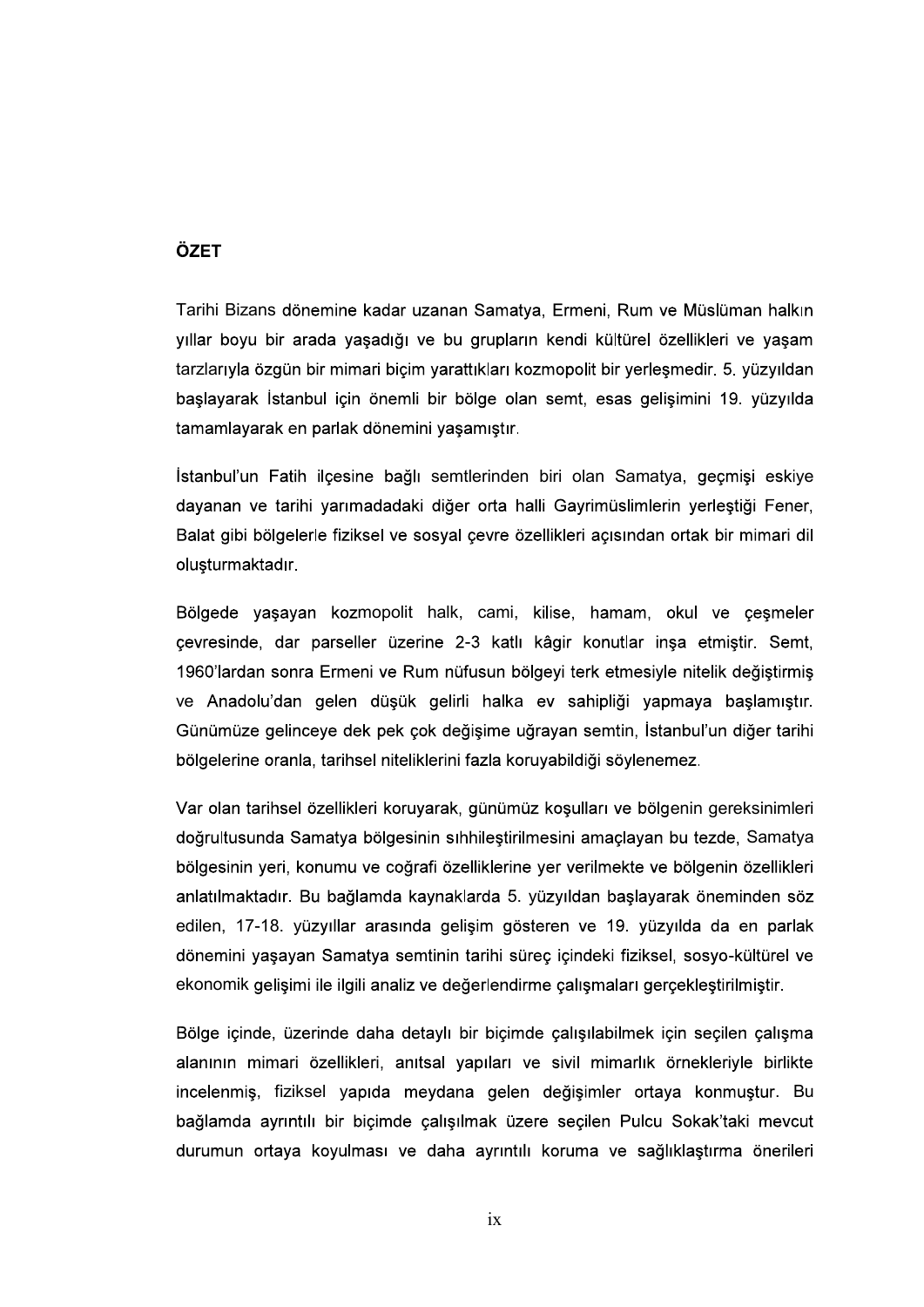geliştirilmesi, semt için önerilen koruma yaklaşımının daha iyi kavranmasını sağlamaktadır.

Tez kapsamında, bölgenin giderek yok olan tarihi özelliklerinin saptanması ve bu özellikleri koruyan bir sıhhileştirme projesinin hazırlanması amaçlanmıştır. Çalışmada, bölgenin taşıdığı kültürel ve tarihi özellikler günümüz koşulları ve yörenin gereksinimleri çerçevesinde değerlendirilerek, bölgenin çağdaş bir görüntüye kavuşması için öneriler hazırlanmıştır.

Anahtar Kelimeler: Samatya, Gayrimüslim, tarihi çevre koruma.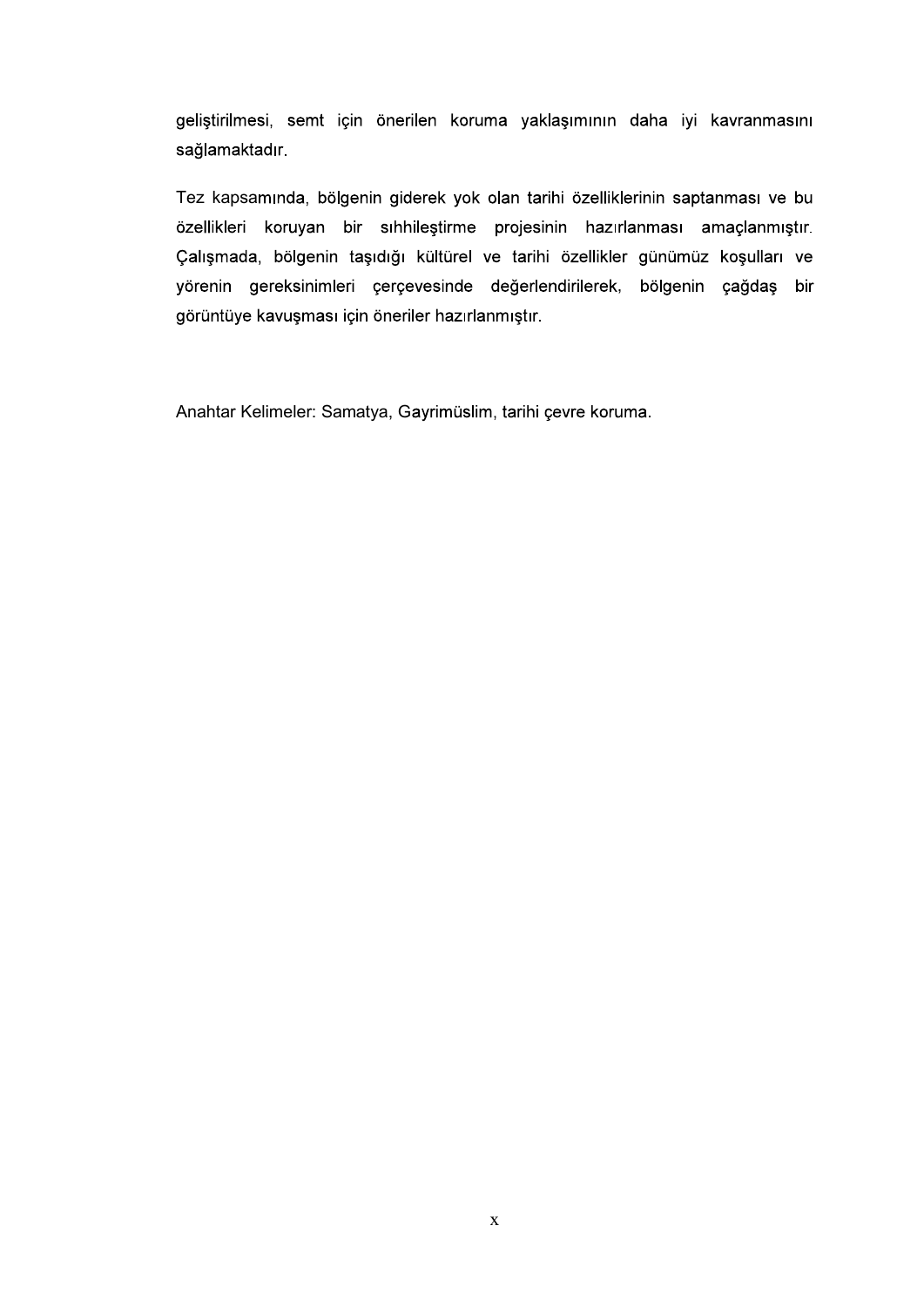## ABSTRACT

History of the Byzantine period dating back to the Samatya, Armenian, Greek and Muslim people live together for years, and their cultural characteristics of these groups and the cosmopolitan lifestyle, a settlement created a unique architectural form. 5. century, starting in Istanbul, a region important for the district, the main development of the 19th century, completing the most brilliant and prosperous period.

Which is one of Istanbul's Fatih district of the town of Samatya, based on past history and the historic lighthouse on the peninsula settled in other middle-class non-Muslims, such as the start properties of regions in terms of physical and social environment is a common architectural language.

People living in the cosmopolitan region built 2-3 storey brick houses on a narrow parcels, around the mosques, churges, baths, fauntains and the schools. The distict, after the 1960 abandonment of the Armenian and Greek population, in the region have changed the quality and low-income people from Anatolia started to host. Compared to other historical areas of Istanbul, more than protecting the historical attributes can not be said.

While preserving existing historical features, aiming to improve current conditions and of the region to meet the needs of this thesis Samatya, of Samatya location, location and geographical features in the region are given and understandable format. In this context the importance of the sources mentioned in the fifth century onwards, seventeenth- eighteenth centuries between the developing and the most brilliant period in the nineteenth century historic district in the process Samatya, physical, socio-cultural and economic development were related to the analysis and evaluation studies.

Within the region, in order to work on the selected study area in more detail the architectural features, monuments and examined, with examples of civil architecture, that changes were occurring in the physical structure. In this context, to study in detail the current situation in selected Pulcu Street to manifest themselves